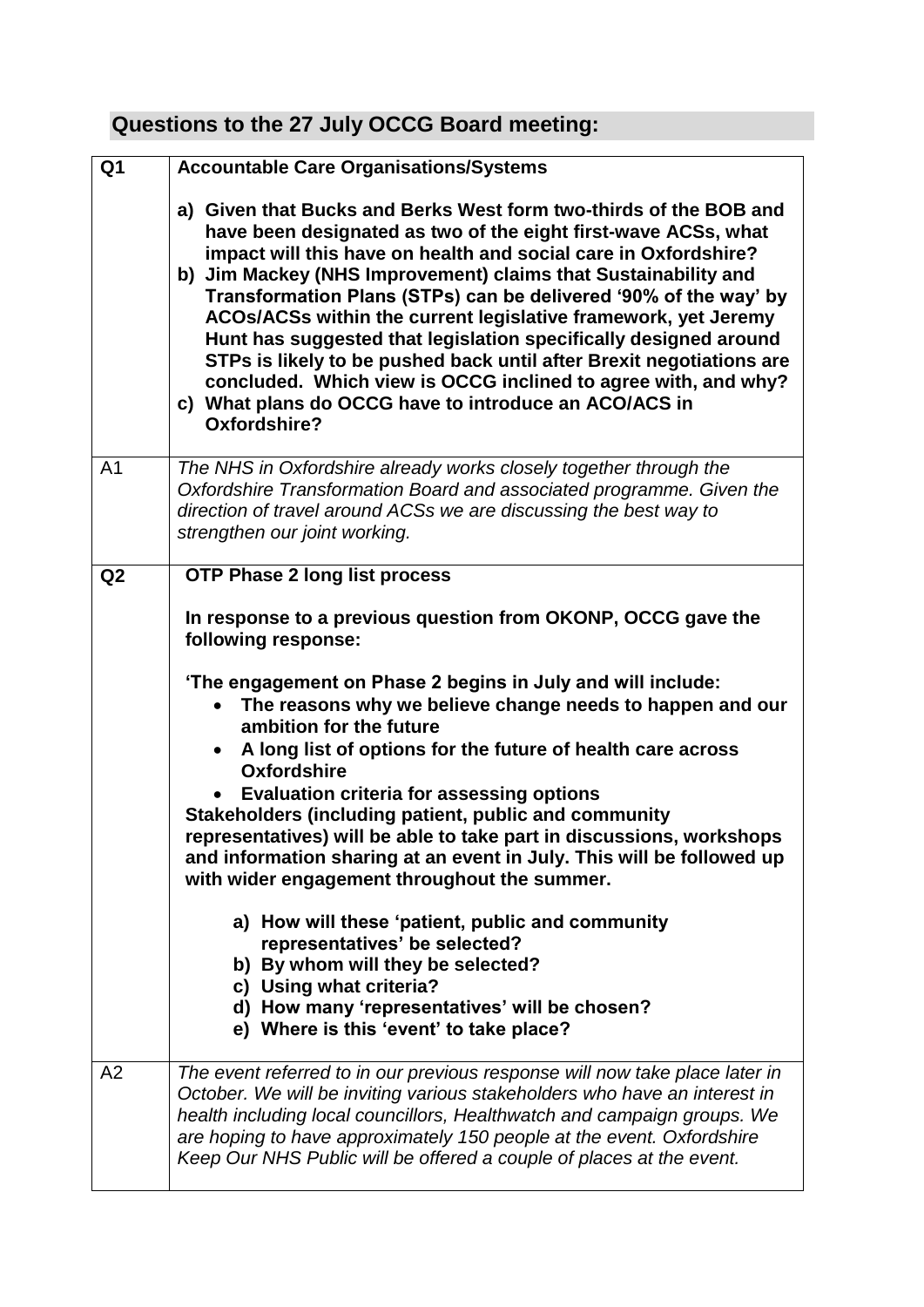| Creating a market to attract new investment providers                                                                                                                                                                                                                                                                                                                                                                                                                                                                                                                                                                                                                                                                                                                                                                                                                                                                                                                                                                                                                                                                                                             |
|-------------------------------------------------------------------------------------------------------------------------------------------------------------------------------------------------------------------------------------------------------------------------------------------------------------------------------------------------------------------------------------------------------------------------------------------------------------------------------------------------------------------------------------------------------------------------------------------------------------------------------------------------------------------------------------------------------------------------------------------------------------------------------------------------------------------------------------------------------------------------------------------------------------------------------------------------------------------------------------------------------------------------------------------------------------------------------------------------------------------------------------------------------------------|
| The Chief Operating Officer responded to a previous question from<br>OKONP about 'new investment providers' by referring to NHS<br>service provision. Our question related to the future of the NHS<br>estate and private investment.                                                                                                                                                                                                                                                                                                                                                                                                                                                                                                                                                                                                                                                                                                                                                                                                                                                                                                                             |
| 'The Chief Operating Officer explained the minute related to seeking<br>a large amount of estates investment over and above that received<br>from the national bidding process. There was a need to support<br>primary care to provide services and a need for more and fit for<br>purpose space. OCCG needed to look at what was possible without<br>investment from the centre. Work had been undertaken, as could be<br>seen from the Locality reports, and considering different ways of<br>thinking about the estate. Work was also taking place with District<br>Councils around creative thinking and planning. There might be a<br>need for alternative private provision of estate which OCCG could<br>support through revenue costs.'                                                                                                                                                                                                                                                                                                                                                                                                                   |
| The Chief Operating Officer referred to the question posed around primary<br>care estate and reference to 'alternative private provision of estate which<br>OCCG could support through revenue costs'. As national funding was not<br>available OCCG was considering all options including developers with<br>Section 106 funding. A policy had been agreed at the Oxfordshire Primary<br>Care Commissioning Committee (OPCCC) around health expectations per<br>number of units (here). The contribution for healthcare could be provided<br>by a Section 106 or from developers but other options were also being<br>explored. Conversations had been held with all councils and good<br>relationships were being built. There was a very comprehensive list of all<br>discussions and plans were being submitted to OCCG and responded<br>to. There was a need to make a case for demand for core primary care<br>services which could be applied to particular developments. A proper<br>estate strategy particularly for primary care had been discussed at<br>OPCCC. The Board were reminded that only £2.0m had been received<br>from the bids for £50.0m. |
| <b>Rethinking and refreshing STPs</b><br>http://www.ippr.org/files/publications/pdf/STPs_devo_health_June20<br>17.pdf?noredirect=1&utm_source=The%20King%27s%20Fund%20n<br>ewsletters&utm_medium=email&utm_campaign=8426479_NEWSL_H<br>MP%202017-07-04&dm_i=21A8,50LWV,MSY45B,J6D3I,1<br>a) What steps are OCCG taking to 'rethink and refresh' the BOB<br>STP, in view of the recommendation from the Institute for Public<br><b>Policy Research?</b><br>b) Could one of the reasons for Joe McManners' and David Smith's<br>resignations be that they have been asked to 'deliver the<br>undeliverable'? [p18]<br>c) With two of OCCG's leaders leaving before full implementation,                                                                                                                                                                                                                                                                                                                                                                                                                                                                             |
|                                                                                                                                                                                                                                                                                                                                                                                                                                                                                                                                                                                                                                                                                                                                                                                                                                                                                                                                                                                                                                                                                                                                                                   |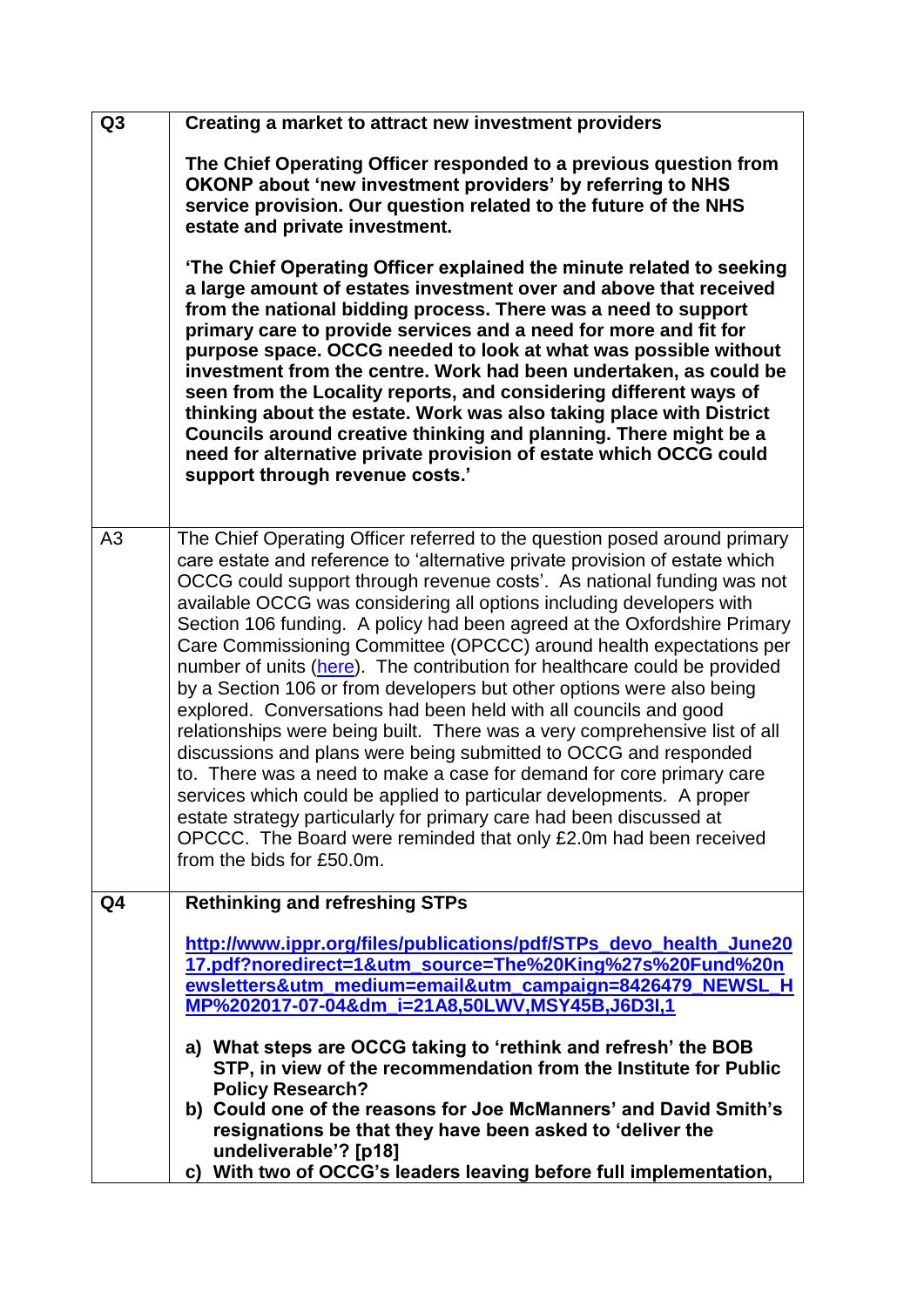|                | and stable leadership supposedly a watchword for success, how<br>confident are the Board that the local programme and the wider<br>plan are achievable given unresolved and enduring regional<br>workforce shortages, a continuing funding crisis in health and<br>social care, and within the designated time-frame?<br>d) Will other members of the Board also consider resigning?                                                                                                                                                                                                                                                                                                                                                                                                                                                                                                                                                                                                                                                                                                                                                                                                                                                                                                                                                                                      |
|----------------|---------------------------------------------------------------------------------------------------------------------------------------------------------------------------------------------------------------------------------------------------------------------------------------------------------------------------------------------------------------------------------------------------------------------------------------------------------------------------------------------------------------------------------------------------------------------------------------------------------------------------------------------------------------------------------------------------------------------------------------------------------------------------------------------------------------------------------------------------------------------------------------------------------------------------------------------------------------------------------------------------------------------------------------------------------------------------------------------------------------------------------------------------------------------------------------------------------------------------------------------------------------------------------------------------------------------------------------------------------------------------|
| A4             | Dr Joe McManners' and David Smith are not resigning. David is retiring<br>and Joe's term of office comes to an end in February. The Oxfordshire<br>Transformation Plan is a system wide plan which includes NHS partners<br>and the County Council. Joe and David announced their plans earlier on to<br>ensure continuity and stability in leadership with a seamless handover<br>being planned to their successors.                                                                                                                                                                                                                                                                                                                                                                                                                                                                                                                                                                                                                                                                                                                                                                                                                                                                                                                                                     |
| Q <sub>5</sub> | Outcome of retrospective assurance request from Thames Valley<br><b>Clinical Senate on bed closures</b><br>In view of 'guidance' from NHSE, OCCG sought retrospective<br>assurance from TVCS on its decision to close 146 acute beds,<br>despite the lack of adequate and sustainable alternative provision in<br>the community. What has been the outcome of this request?                                                                                                                                                                                                                                                                                                                                                                                                                                                                                                                                                                                                                                                                                                                                                                                                                                                                                                                                                                                               |
| A <sub>5</sub> | The outcome of the review is available in the decision making business<br>case, section 9.5 page 46:<br>http://www.oxfordshireccg.nhs.uk/documents/meetings/board/2017/08/201<br>7-08-10-Paper-17-57-Phase-One-Decision-Making-Business-Case.pdf                                                                                                                                                                                                                                                                                                                                                                                                                                                                                                                                                                                                                                                                                                                                                                                                                                                                                                                                                                                                                                                                                                                          |
| Q <sub>6</sub> | Independent Reconfiguration Panel (IRP) report on Deer Park<br><b>Medical Centre</b><br>'Julie Dandridge, head of Primary Care at the CCG, said: "We<br>welcome the report from the IRP and are reviewing the advice it has<br>provided. We are currently developing a locality plan for west<br>Oxfordshire, including the Witney area. We have patient<br>representatives working with us but will broaden our engagement<br>with the public as this plan develops.'<br>Criticism from the IRP included OCCG's lack of patient/service user<br>involvement in the commissioning processes affecting Deer Park<br>Medical Centre. In its recommendations for future action, which does<br>not preclude the possibility of providing services from the Deer Park<br>Medical Centre in the future, the IRP states: 'At the heart of this must<br>be the engagement of the public and patients in assessing current<br>and future health needs, understanding what the options are for<br>meeting their needs and co-producing the solutions.'<br>It appears from the above statement by Julie Dandridge that OCCG is<br>about to repeat its error, and intends to broaden its engagement only<br>'as this [locality] plan develops'.<br>a) Successful public engagement is not achieved by the narrow<br>involvement of selected 'patient representatives', but is secured |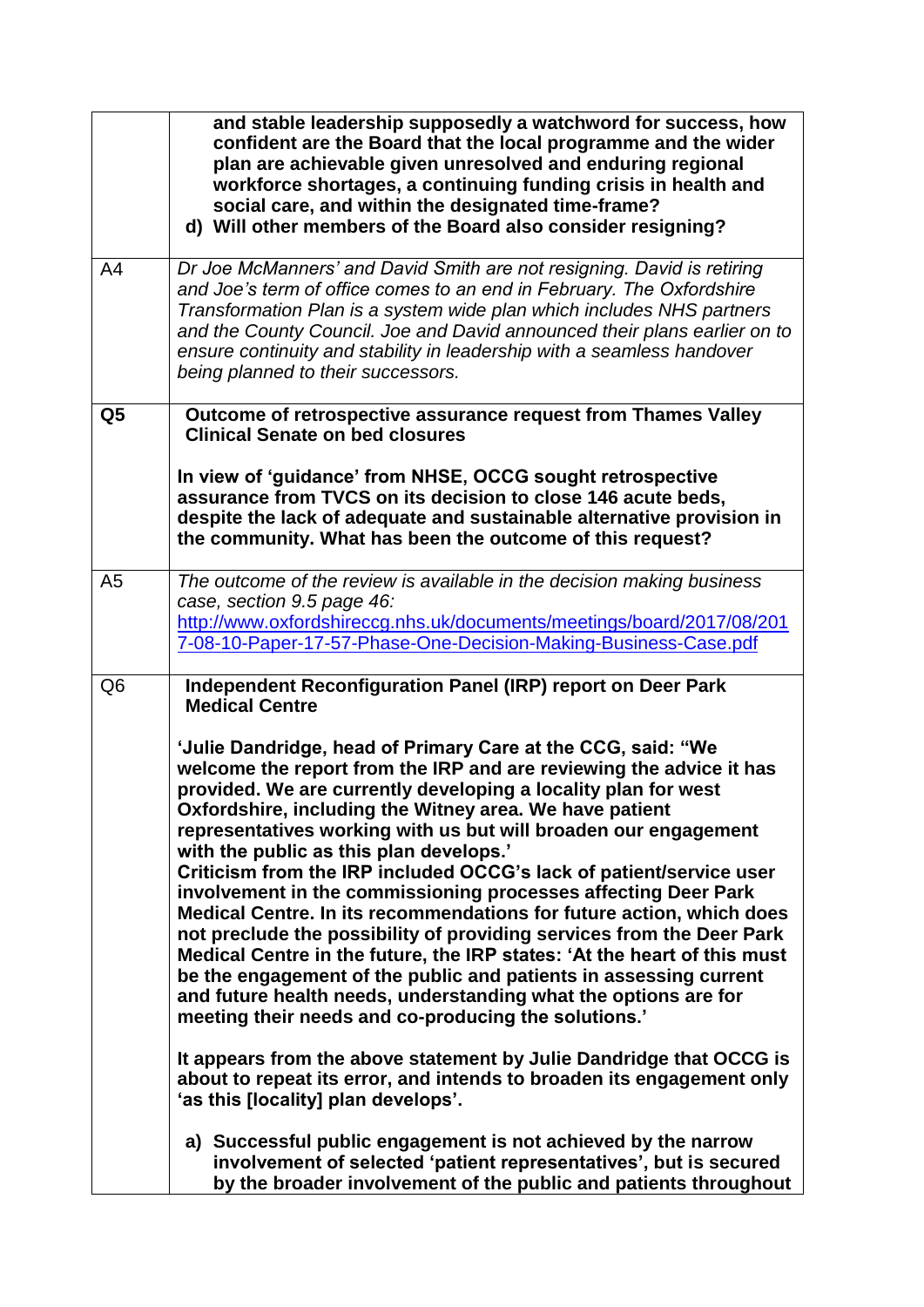|                | the process, including the earliest stages of planning, as<br>recommended by the IRP. Will OCCG now widen the scope of its<br>engagement with the public and patients in west Oxfordshire to<br>develop a credible plan?<br>b) How have these 'patient representatives' referred to above been<br>chosen?<br>c) By whom?<br>d) What steps is OCCG taking to review the contribution of the NHS<br>South (Central and West) Commissioning Support Unit<br>procurement team, in this clear failure to follow NHSE guidance<br>on managing the end of time-limited contracts?<br>e) Exactly what lessons have been learnt by OCCG from these<br>events?<br>f) What steps will be taken to improve relationships with OJHOSC?                                                                                                                                                                                                                                                                                                                            |
|----------------|------------------------------------------------------------------------------------------------------------------------------------------------------------------------------------------------------------------------------------------------------------------------------------------------------------------------------------------------------------------------------------------------------------------------------------------------------------------------------------------------------------------------------------------------------------------------------------------------------------------------------------------------------------------------------------------------------------------------------------------------------------------------------------------------------------------------------------------------------------------------------------------------------------------------------------------------------------------------------------------------------------------------------------------------------|
| A <sub>6</sub> | Primary care related work is reviewed and discussed at the Primary Care<br>Commissioning Committee, the meetings of which are held in public and<br>papers published here: http://www.oxfordshireccg.nhs.uk/get-<br>involved/opcc-committee.htm<br>OCCG will be meeting with the Chair of the Public and Patient Partnership<br>West Oxfordshire and Healthwatch to discuss and agree an approach to<br>public engagement in the area in order to address the recommendations<br>made by the IRP to the Secretary of State.                                                                                                                                                                                                                                                                                                                                                                                                                                                                                                                          |
| Q7             | <b>Oxfordshire Transformation Programme (OTP)</b><br>OCCG will be aware of the importance of local democratic<br>accountability and the vital role of councillors in this. It will also<br>recognise the need for transparency in its dealings with local<br>authorities, if it is to have the public's trust.<br>a) What is the extent and precise nature of the involvement of<br><b>Oxfordshire County Council officers, directors, managers,</b><br>agents, and other personnel in i) the planning, ii) the<br>development, iii) decision-making and iv) implementation of<br>the OTP, from its inception?<br>b) How much funding has been allocated to OCC for its<br>involvement in i), ii), iii), and iv) of the OTP, from its inception?<br>c) How much funding has been allocated to OCC for each area of<br>work in which it is involved in the OTP, from its inception?<br>d) How much funding is OCC to be allocated in 2017/18 for its<br>involvement in i), ii) iii), and iv) of the OTP?<br>e) How exactly will this funding be used? |
| A7             | The leader of the Council, Chief Executive, Director of Adult Social<br>Services, Strategic Director of People & Director of Public Health and the<br>Lead Councillor for Adult Social Care are all members of the<br>Transformation Board. Oxfordshire County Council is one of our partner<br>organisations and no remuneration is provided for their involvement in the<br>Transformation agenda.                                                                                                                                                                                                                                                                                                                                                                                                                                                                                                                                                                                                                                                 |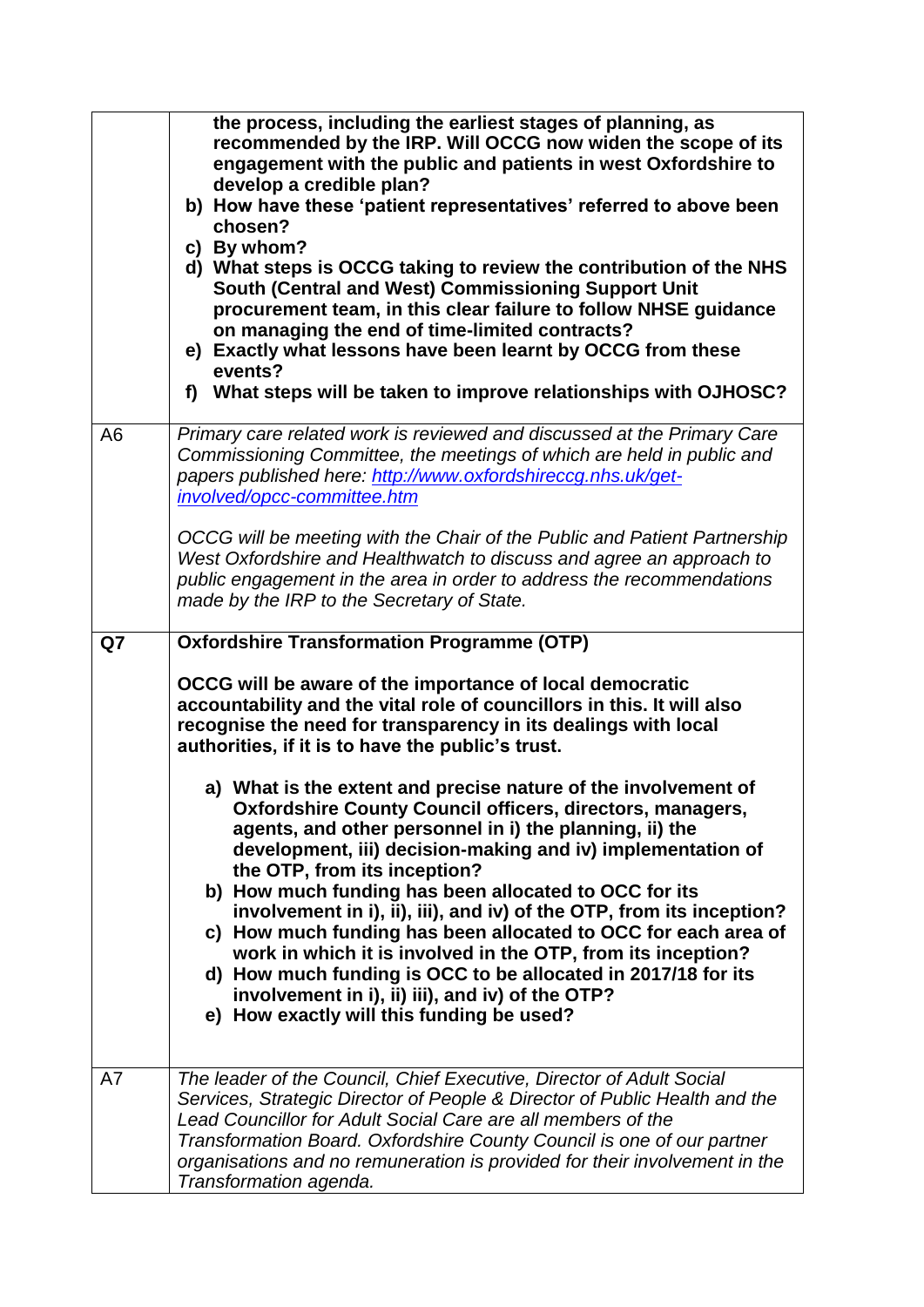## **Questions for OCCG Board Extraordinary meeting 10 August 2017**

| Q <sub>1</sub> | Given the severe and continuing underfunding of health and social<br>care and enduring workforce problems in the county, can the Board<br>give patients and the public a guarantee that all Phase 1 proposals it is<br>being asked to approve are:<br>a) deliverable;<br>b) will lead to improvements in the availability of health and social<br>care services in Oxfordshire;<br>c) will lead to improved health outcomes for the most deprived and<br>vulnerable in Oxfordshire; and<br>d) will reduce DTOC numbers to align with the lowest in England?                                                                                                                                                                                                                                             |
|----------------|---------------------------------------------------------------------------------------------------------------------------------------------------------------------------------------------------------------------------------------------------------------------------------------------------------------------------------------------------------------------------------------------------------------------------------------------------------------------------------------------------------------------------------------------------------------------------------------------------------------------------------------------------------------------------------------------------------------------------------------------------------------------------------------------------------|
| A <sub>1</sub> | To agree the proposals the Board must be assured that the plans are<br>deliverable and will improve outcomes.                                                                                                                                                                                                                                                                                                                                                                                                                                                                                                                                                                                                                                                                                           |
| Q2             | Will the Board accept that giving the public three working days to<br>respond to hundreds of pages of papers on which critical decisions<br>will be made on future health care provision in the county is<br>a) not conducive to informed public engagement; and<br>b) fails to satisfy the test set by NHSE to demonstrate strong<br>public engagement?                                                                                                                                                                                                                                                                                                                                                                                                                                                |
| A2             | A full public consultation took place over 12 weeks. We are now moving to<br>the decision making responsibility of OCCG Board.<br>The board papers are published 5 working days in advance of our board<br>meeting in public - this is in line with our standing orders (section 3.2.1<br>page 5: http://www.oxfordshireccg.nhs.uk/documents/corporate/Standing-<br>Orders.pdf)                                                                                                                                                                                                                                                                                                                                                                                                                         |
| Q <sub>3</sub> | Is the Board aware of the many incidents where patients have been at<br>risk, reported at Monday's HOSC, and about which HOSC has<br>requested anonymised reports from OUHT?                                                                                                                                                                                                                                                                                                                                                                                                                                                                                                                                                                                                                            |
| A <sub>3</sub> | Yes, OCCG is aware of those events presented at HOSC.                                                                                                                                                                                                                                                                                                                                                                                                                                                                                                                                                                                                                                                                                                                                                   |
| Q4             | I live in central Banbury and my wife is due to give birth in October.<br>One year ago this would have been a simple case of going to our local<br>Horton General Hospital. Given that around 40% of all births involve<br>complications that require consultant intervention, my wife and my<br>baby's life are now at greater risk following the closure of the<br>consultant-led maternity unit at the Horton General. In the 2008<br>judgement of the IRP the John Radcliffe Hospital was deemed too far<br>to send women in labour safely. The distance between the two towns<br>has not changed. What has changed is that both Banbury and Oxford<br>now have larger populations, with large new-build areas continually<br>appearing on the periphery. Why is a short-termist budgetary decision |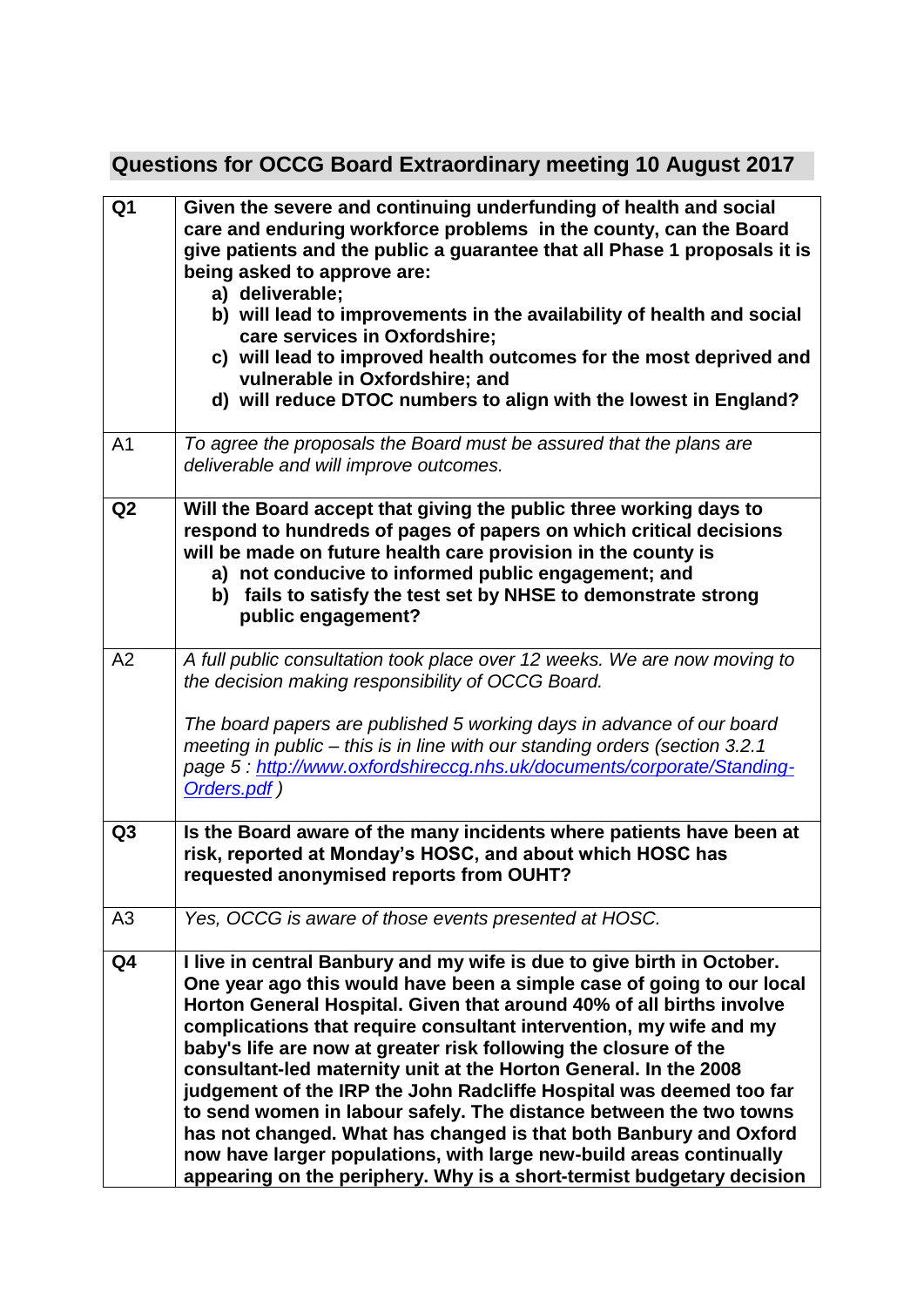|                | to close or downgrade the Consultant-led Maternity, SCBU, 24/7<br>Children's Ward, A&E, orthopaedics and Critical Care Unit being<br>allowed to take precedent over lives that will potentially be lost as a<br>result (such as mothers having to travel 23 miles with late-stage labour<br>complications, to an already over-stretched hospital), and not taking<br>into account the long-term trends/demands of both towns and<br>surrounding villages (growing populations will equal more demand for<br>labour units, medical wards and A&E in coming years, not less)?                                                |
|----------------|----------------------------------------------------------------------------------------------------------------------------------------------------------------------------------------------------------------------------------------------------------------------------------------------------------------------------------------------------------------------------------------------------------------------------------------------------------------------------------------------------------------------------------------------------------------------------------------------------------------------------|
| A <sub>4</sub> | The proposals for phase 1 of the Transformation Programme do not include<br>paediatrics, orthopaedics and A&E. They do include changes to the critical<br>care unit and Special Care Baby Unit, however these are based on safety,<br>quality and workforce issues not on finances.                                                                                                                                                                                                                                                                                                                                        |
|                | More detail on the reasoning behind the proposed are available in the<br>decision making business case available and associated documents:<br>http://www.oxfordshireccg.nhs.uk/documents/meetings/board/2017/08/2017-<br>08-10-Paper-17-57-Phase-One-Decision-Making-Business-Case.pdf                                                                                                                                                                                                                                                                                                                                     |
| Q <sub>5</sub> | If the refuge service from the council has had to change and increase<br>the refuge rounds because of more residents in North Oxfordshire and<br>the education authority has built a new school in Longford park to<br>accommodate the increase in the number of children in the area----why<br>does the OCCG wants to do the opposite and take services away from<br>The Horton? The population is growing in Banbury and the<br>surrounding area so it needs to keep the local acute hospital fully<br>functioning to relieve pressure on the JR. Why are you not following<br>the example of education and the council? |
| A <sub>5</sub> | The expected increases in population in the local area have been<br>considered in the development of the final proposals. Overall more patients<br>will be treated at the Horton General Hospital in the future (if proposals are<br>accepted). Page 64 of the decision making business case gives information<br>relating to the birth rate:<br>http://www.oxfordshireccg.nhs.uk/documents/meetings/board/2017/08/2017-<br>08-10-Paper-17-57-Phase-One-Decision-Making-Business-Case.pdf                                                                                                                                  |
| Q <sub>6</sub> | When there was a meeting in Grove (Wantage) re the future for the<br>Horton hospital there was very strong feeling from all present that the<br>meeting should have been to consider the future of Provision of<br>services and the local cottage hospital. Finally the Chairman of that<br>meeting promised that there would be a local meeting to discuss this,<br>and that such a meeting would be in Wantage/Grove and take place by<br>late summer. Has such a consultation now been fixed.                                                                                                                           |
| A6             | Phase 2 of the transformation programme will include the review of<br>community hospitals. We hope the engagement on this next phase will start<br>in October at which we will include engagement across Oxfordshire. No<br>events have been booked as yet.                                                                                                                                                                                                                                                                                                                                                                |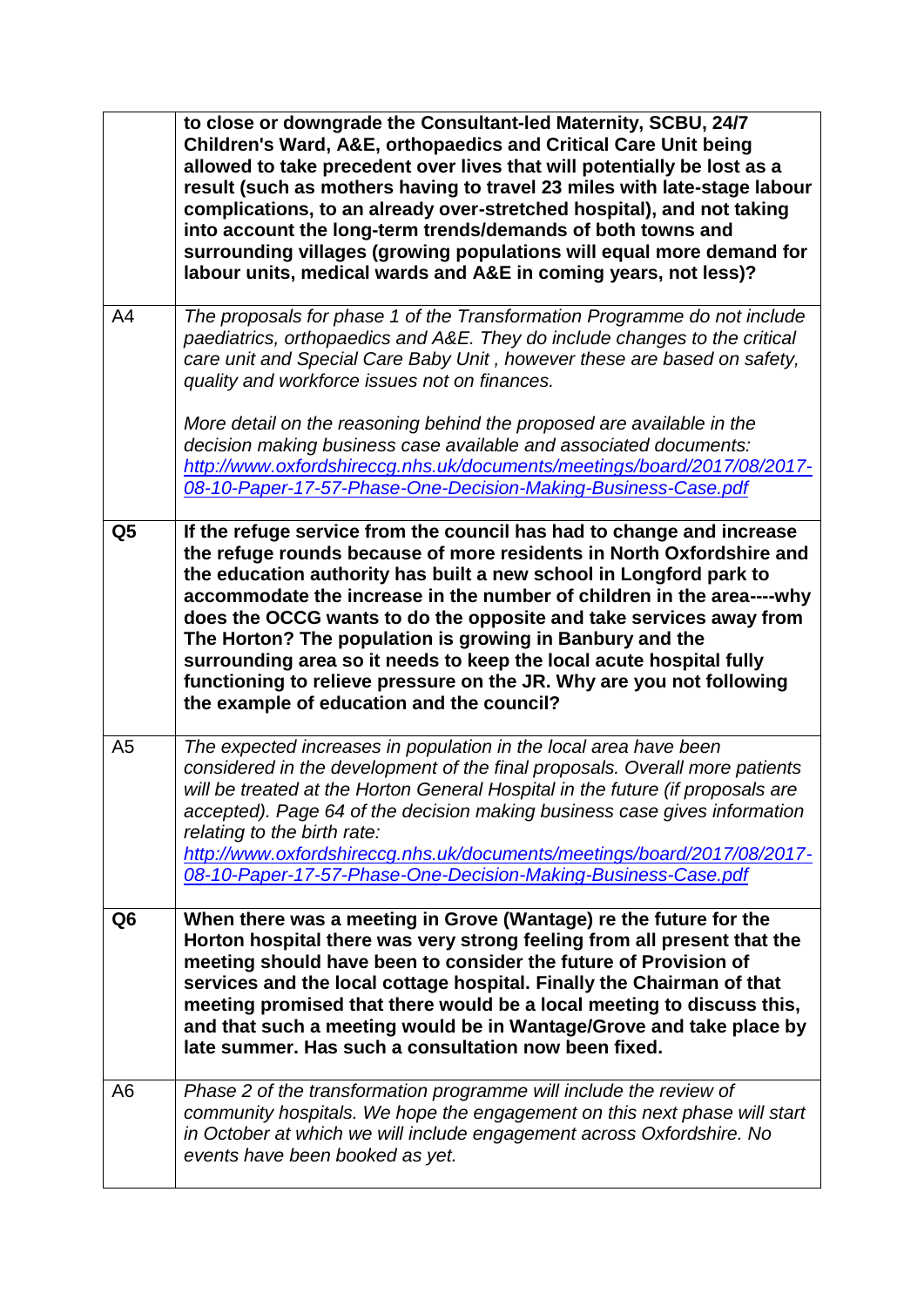| Q7             | What should people affected by stroke expect from the stroke pathway<br>(including from health, community, social and voluntary services) and<br>how is this pathway going to be communicated to them?                                                                                                                                                                                                                                                                                                                                                                                                                                                                                                                                                                                                                                                                                                                                                                                                                                                                                                                                                                                                                                                                |
|----------------|-----------------------------------------------------------------------------------------------------------------------------------------------------------------------------------------------------------------------------------------------------------------------------------------------------------------------------------------------------------------------------------------------------------------------------------------------------------------------------------------------------------------------------------------------------------------------------------------------------------------------------------------------------------------------------------------------------------------------------------------------------------------------------------------------------------------------------------------------------------------------------------------------------------------------------------------------------------------------------------------------------------------------------------------------------------------------------------------------------------------------------------------------------------------------------------------------------------------------------------------------------------------------|
| A7             | If the proposal relating to stroke is agreed, all patients in Oxfordshire who<br>suffer a stroke, or stroke-like symptoms, will be taken to their nearest Hyper<br>Acute Stroke Unit (HASU). There will be only one HASU in Oxfordshire but<br>people living close to the county border may be taken to a HASU out of<br>county if it is nearer (eg people in south east Oxfordshire would be taken to<br>the HASU in Reading). Once at the HASU, the first priority will be to confirm<br>if a stroke has actually taken place and if so, where exactly the clot is.<br>Treatment will then take place to remove or break up the clot. The evidence<br>is clear that the faster this happens, the better the chances of a full<br>recovery. Once the patient is well enough to be discharged from the HASU,<br>they will need a programme of rehabilitation which could include different<br>therapies including occupational, speech and physiotherapy. An<br>assessment will be made to determine what support the patient will need.<br>The patient will then either be transferred for rehabilitation or discharged<br>home with appropriate rehabilitation delivered at home. This will be<br>discussed with the patient and family throughout their treatment. |
| Q8             | There are large discrepancies between services on offer in<br>Oxfordshire and in neighbouring counties, from the level of<br>rehabilitation therapies available to what follow up is offered (from<br>consultants, medics, therapists and stroke reviewers), to the<br>navigation of and access to generalised services. How can the current<br>variability of people's experiences through the stroke pathway be<br>improved and good quality consistency be reached?                                                                                                                                                                                                                                                                                                                                                                                                                                                                                                                                                                                                                                                                                                                                                                                                |
| A <sub>8</sub> | The proposals for changes to stroke services will address the different<br>levels of care across the county as all suspected stroke cases being taken<br>directly to a HASU for their acute care and the early supported discharge<br>would be rolled out across Oxfordshire; it is currently only provided in<br><b>Oxford City and Bicester.</b>                                                                                                                                                                                                                                                                                                                                                                                                                                                                                                                                                                                                                                                                                                                                                                                                                                                                                                                    |
|                | The changes being proposed are ones that are based on current evidence<br>of best practice. As with all health care, developments in treatment and<br>understanding of diseases improves continuously and we need to be<br>prepared to change the way we deliver care when new medicines,<br>treatments and understanding is available. The model of care being<br>proposed is the best care for patients who have had a stroke at this time.<br>OCCG will be speaking to the stroke association locally to better understand<br>where services might be improved.                                                                                                                                                                                                                                                                                                                                                                                                                                                                                                                                                                                                                                                                                                    |
| Q9             | Mott Macdonald's post-consultation report states that "four interviews<br>were undertaken with clinicians. Access to additional clinicians<br>involved in the programme was requested but further contacts were                                                                                                                                                                                                                                                                                                                                                                                                                                                                                                                                                                                                                                                                                                                                                                                                                                                                                                                                                                                                                                                       |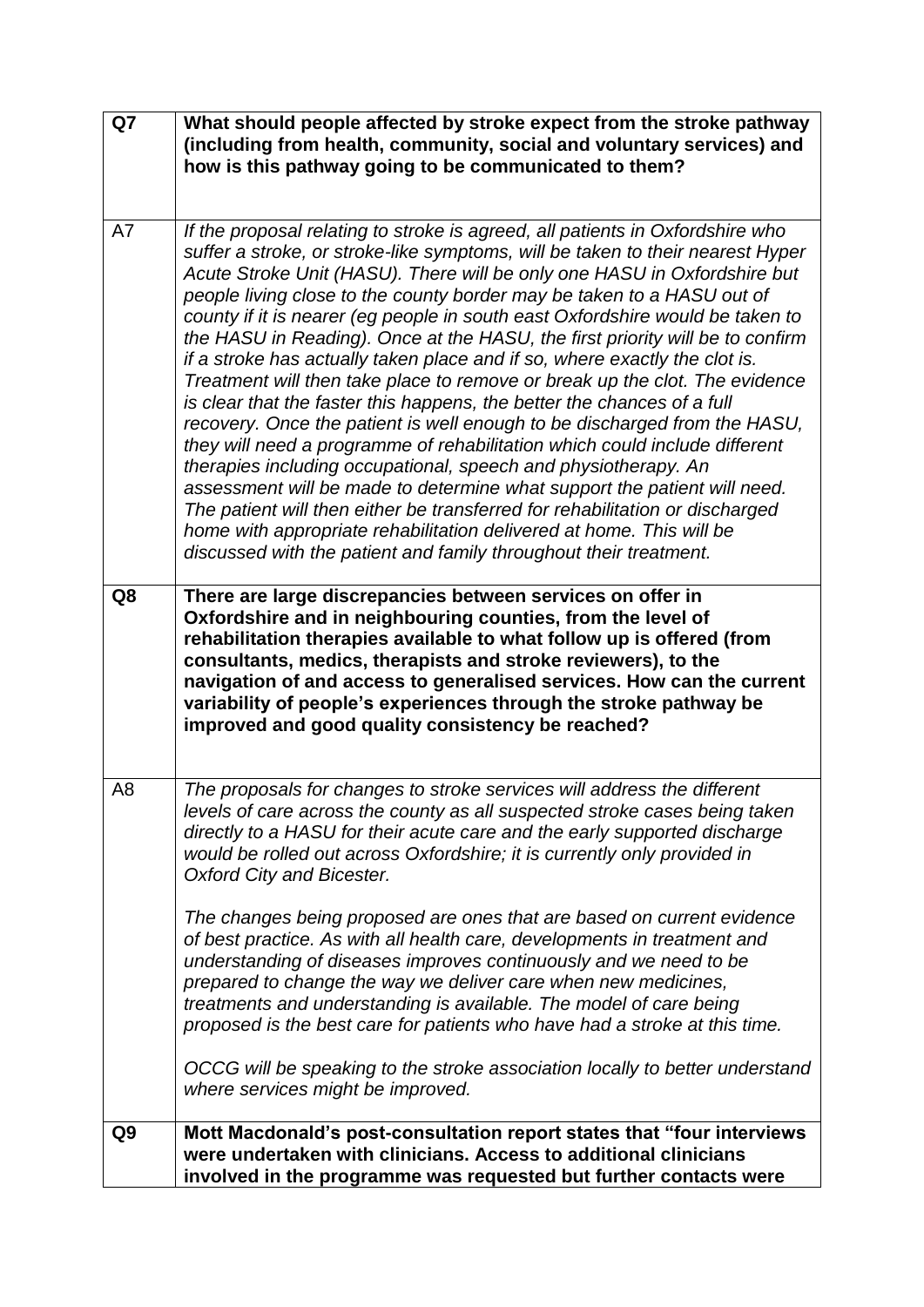|                | not made available by the CCG."                                                                                                                                                                                                                                                                                                                                                                                   |
|----------------|-------------------------------------------------------------------------------------------------------------------------------------------------------------------------------------------------------------------------------------------------------------------------------------------------------------------------------------------------------------------------------------------------------------------|
|                | Against this background, what consideration has been given to the<br>specific responses to the consultation from local clinicians whose<br>views on the five proposals are extremely important?                                                                                                                                                                                                                   |
| A <sub>9</sub> | All of the proposals that we are considering have been developed by<br>clinically-led groups.<br>The CCG has discussed the Transformation Programme and phase 1<br>proposals at its Clinical Locality Meetings, across the six localities, over the                                                                                                                                                               |
|                | past year and sought clinical feedback on a regular basis – for the North of<br>the County this has involved in-depth discussion about the final proposals at<br>several meetings. Each of those Localities is represented on the Board of<br>OCCG by the six Clinical Locality Directors. OUHT has also undertaken a<br>review of their services with their clinician which has been factored into the<br>plans. |
| Q10            | The Clinical Commissioning Group's Decision-Making Business Case<br>paper refers to the maternity workstream, who reviewed the options<br>for obstetric services:                                                                                                                                                                                                                                                 |
|                | Who are the members of the workstream?<br>How are members appointed to the group?<br>Are the minutes of its meeting publicly accessible?                                                                                                                                                                                                                                                                          |
| A10            | The core members of the group include:<br>GP responsible for maternity services (OCCG)<br>$\bullet$                                                                                                                                                                                                                                                                                                               |
|                | Lead Commissioner (Children and maternity - OCCG)<br>$\bullet$                                                                                                                                                                                                                                                                                                                                                    |
|                | <b>Clinical Director Women's Services, OUH</b><br>$\bullet$<br>Head of Midwifery, OUH                                                                                                                                                                                                                                                                                                                             |
|                | <b>Community Midwifery Manager, OUH</b>                                                                                                                                                                                                                                                                                                                                                                           |
|                | Divisional General Manager, OUH                                                                                                                                                                                                                                                                                                                                                                                   |
|                | Other colleagues are in attendance as required for support and for specific<br>topics. The working group was convened at the start of the Transformation<br>Programme to ensure the right clinical and commissioning expertise where<br>involved. As an internal working group, these meeting notes are not<br>published.                                                                                         |
| Q11            | Options 3a, 3b, 3c and 3d of the obstetrics analysis involve different<br>configurations of two obstetric units in the county. Has there been a<br>critical examination of the mixed rota options?                                                                                                                                                                                                                |
| A11            | Yes, information relating to this is available in the decision making business<br>case on page 68:                                                                                                                                                                                                                                                                                                                |
|                | http://www.oxfordshireccg.nhs.uk/documents/meetings/board/2017/08/2017-<br>08-10-Paper-17-57-Phase-One-Decision-Making-Business-Case.pdf                                                                                                                                                                                                                                                                          |
|                |                                                                                                                                                                                                                                                                                                                                                                                                                   |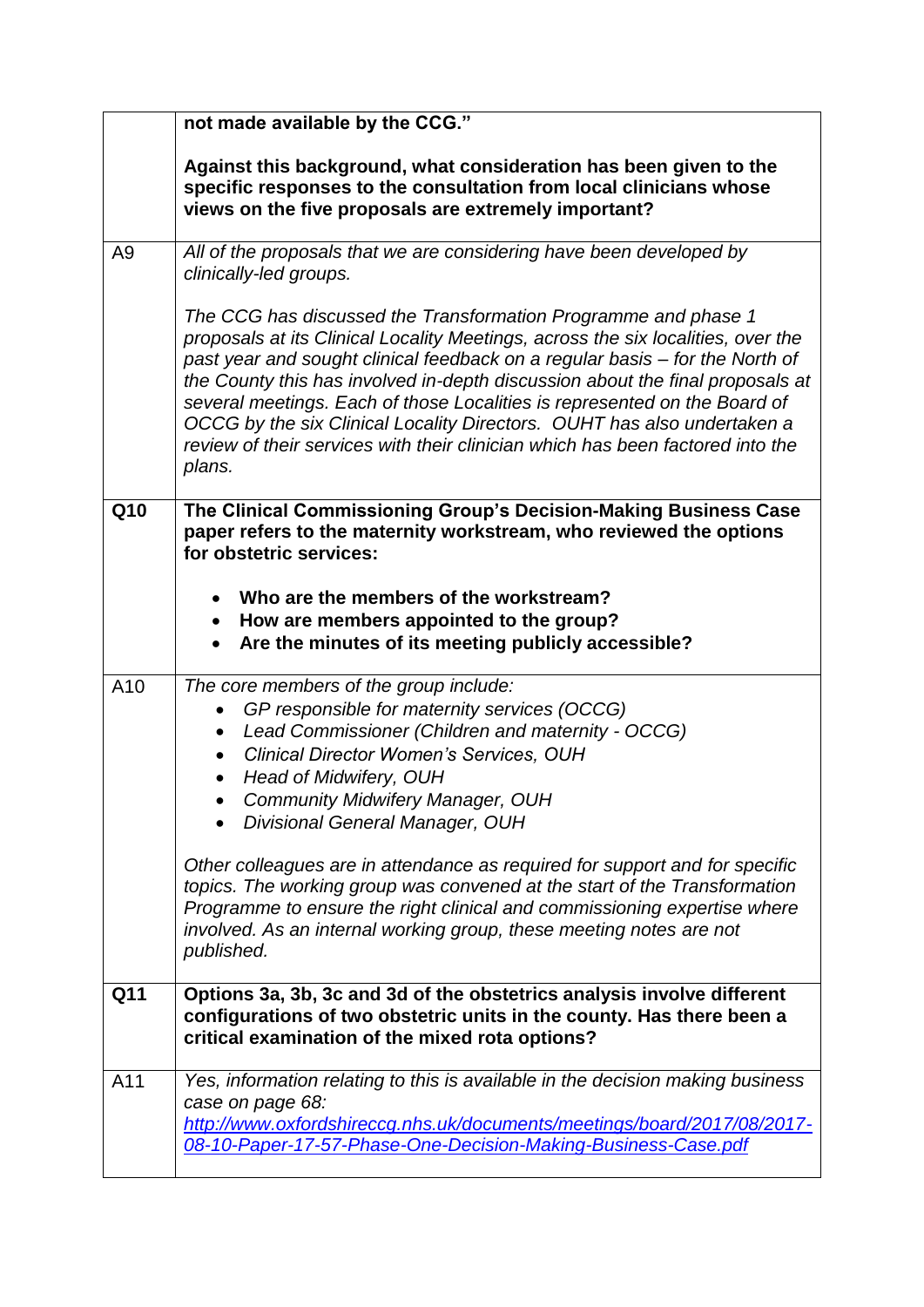| Q12 | The removal of middle grade training accreditation for obstetricians at                          |
|-----|--------------------------------------------------------------------------------------------------|
|     | the Horton General Hospital is a key reason for the proposed changes                             |
|     | to maternity provision. What evidence can the Clinical Commissioning                             |
|     | Group provide to show that there has been a full and thorough                                    |
|     | discussion with Dr Bannon at Health Education England about the                                  |
|     | accreditation issue, and that all avenues have been exhausted?                                   |
|     |                                                                                                  |
| A12 | OCCG and OUHT have discussed with Dr Bannon, at length, the issue of                             |
|     | accreditation for training middle grade doctors in obstetrics at the Horton                      |
|     |                                                                                                  |
|     | General Hospital. As stated in the Decision Making Business Case (page                           |
|     | 65) Health Education England (Thames Valley) has confirmed that an                               |
|     | increase to 2,500 births per annum at the Horton General Hospital would                          |
|     | not enable training accreditation to be restored.                                                |
|     |                                                                                                  |
| Q13 | Mott Macdonald's post-consultation report that "staff may experience                             |
|     | negative impacts if they are required to change their permanent place                            |
|     | of employment. Associated impacts may include some staff having to                               |
|     | travel further to their place of work, which is likely to have an impact in                      |
|     | terms of personal costs of travel and the inconvenience associated                               |
|     | with additional journey times. Ultimately, this may have an impact on<br>the retention of staff" |
|     |                                                                                                  |
|     | Given these observations, and the extent of the proposed changes,                                |
|     | has the Clinical Commissioning Group sought to undertake, or does it                             |
|     | intend to commission, an independent review of the workforce?                                    |
|     |                                                                                                  |
| A13 | OCCG does not intend to commission an independent review of the                                  |
|     | workforce relating to the proposed changes. The proposals have been                              |
|     | clinically led, reviewed and discussed within the OUHT with affected staff.                      |
|     | We understand from the OUHT that discussions with those staff already                            |
|     | affected by the temporary closures are in the main positive about their                          |
|     | experiences.                                                                                     |
|     |                                                                                                  |
| Q14 | Can the Board demonstrate it is aware of, and has had a clear                                    |
|     | discussion with Cherwell District Council about its 'Banbury Health                              |
|     | Campus' concept?                                                                                 |
|     |                                                                                                  |
| A14 | OCCG are fully aware of Cherwell District Council's 'Banbury Health                              |
|     | Campus' concept as it was received through their response to the                                 |
|     | consultation. All board members have seen the stakeholder responses to                           |
|     | the consultation available here:                                                                 |
|     | http://www.oxfordshireccg.nhs.uk/documents/Final-Stakeholder-Response-                           |
|     | <u>Pack.pdf .</u>                                                                                |
|     |                                                                                                  |
|     | A discussion on the specifics of the concept has not taken place as the                          |
|     | scale of the redevelopment would need significant capital and recurrent                          |
|     | investment and is not easily available. This also needs to be seen in the                        |
|     | context of services that can be safely and sustainably delivered on the site.                    |